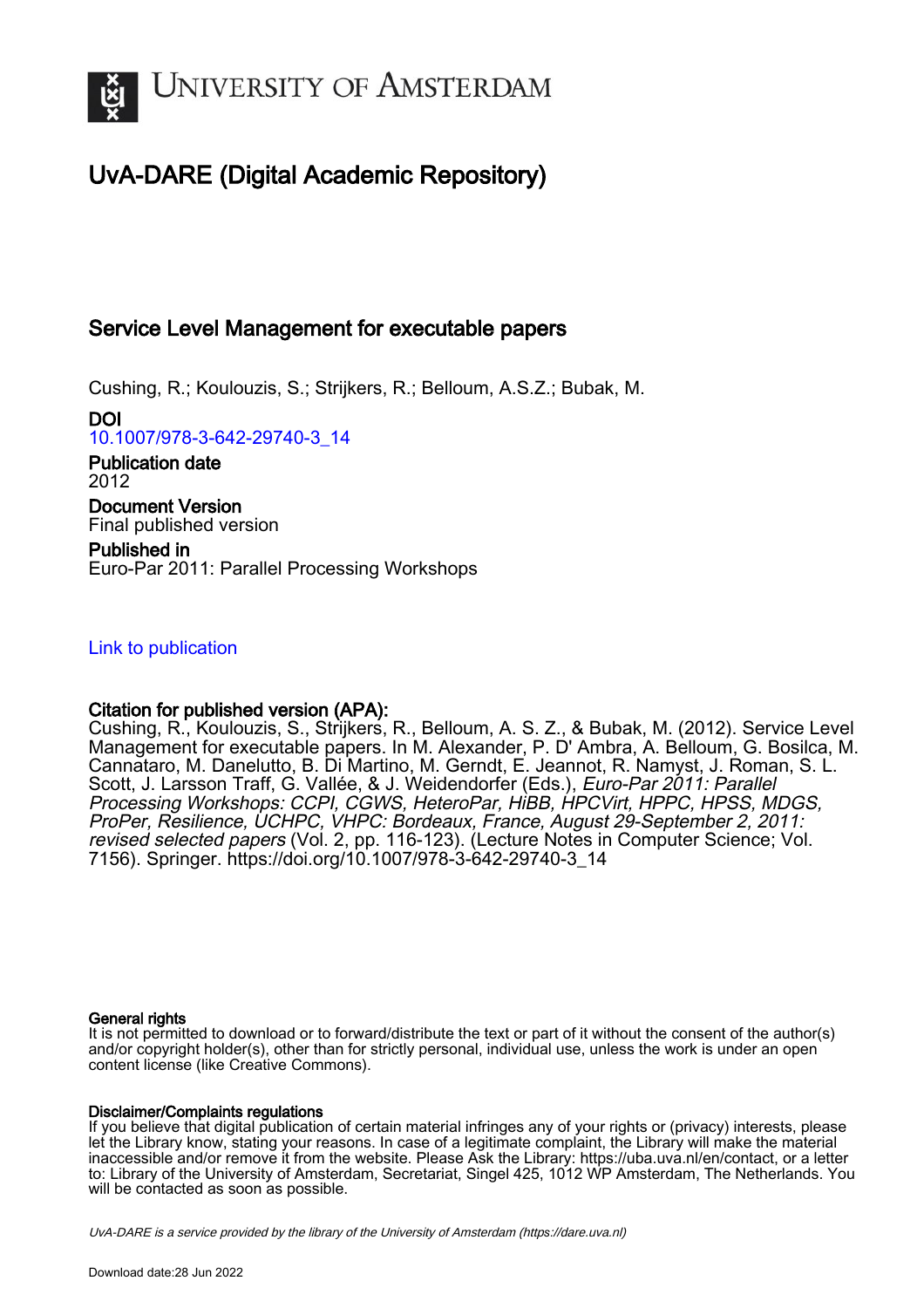## Service Level Management for Executable Papers

Reginald Cushing<sup>1</sup>, Spiros Koulouzis<sup>1</sup>, Rudolf Strijkers<sup>13</sup>, Adam Belloum<sup>1</sup>, Marian Bubak<sup>12</sup>

 $1$  University of Amsterdam, Institute for Informatics, The Netherlands <sup>2</sup> AGH University of Science and Technology, Department of Computer Science, Poland

<sup>3</sup> TNO Information and Communication Technology, The Netherlands

Abstract. Reproducibility of Science is considered as one of the main principles of the scientific method, and refers to the ability of an experiment to be accurately reproduced, by third person, in complex experiment every detail matters to ensure the correct reproducibility. In the context of the ICCS 2011, Elsevier organized the executable paper grand challenge a contest to improve the way scientific information is communicated and used. While during this contest the focus was on developing methods and technique to realize the idea of executable papers, in this paper we focus on the operational issues related to the creation a viable service with a predefined QoS.

#### 1 Introduction

The idea of interactive paper is not new; the very first steps in this field were introduced by with HyperText Markup Language [1]. A reader of a web page was able to navigate from page to page by simply clicking on the link-associated with a certain concept. The technical details of the systems supporting Hyper-Text Markup Language is rather complex, however, the way HyperText Markup Language are exposed to both the readers and writer of web pages is intuitive, for the reader its just a colour encoded text, while for the writer it is just a simple line of code with a very simple syntax. When applets and ECMAScript (http://en.wikipedia.org/wiki/ECMAScript) were introduced the concept of hypertext has been pushed further readers of web document were execute small applets and client-side scripts to run simple application. The Executable Paper (EP) Grand Challenge organized by the Elsevier in the context of International Conference on Computational Science (http://www.iccs-meeting.org/) is to push this concept one step further to include scientific publications. However, this is not a trivial transition as many scientific publications are about complex experiments, which are often computing and data intensive, or require special software and hardware. Propriety software used by experiments is also subject to strict licensing rules. The papers published in the grand challenge workshop propose various solutions to realize the executable paper concepts [6–9]. The papers focuses on the technical details and technology choices but give little attention to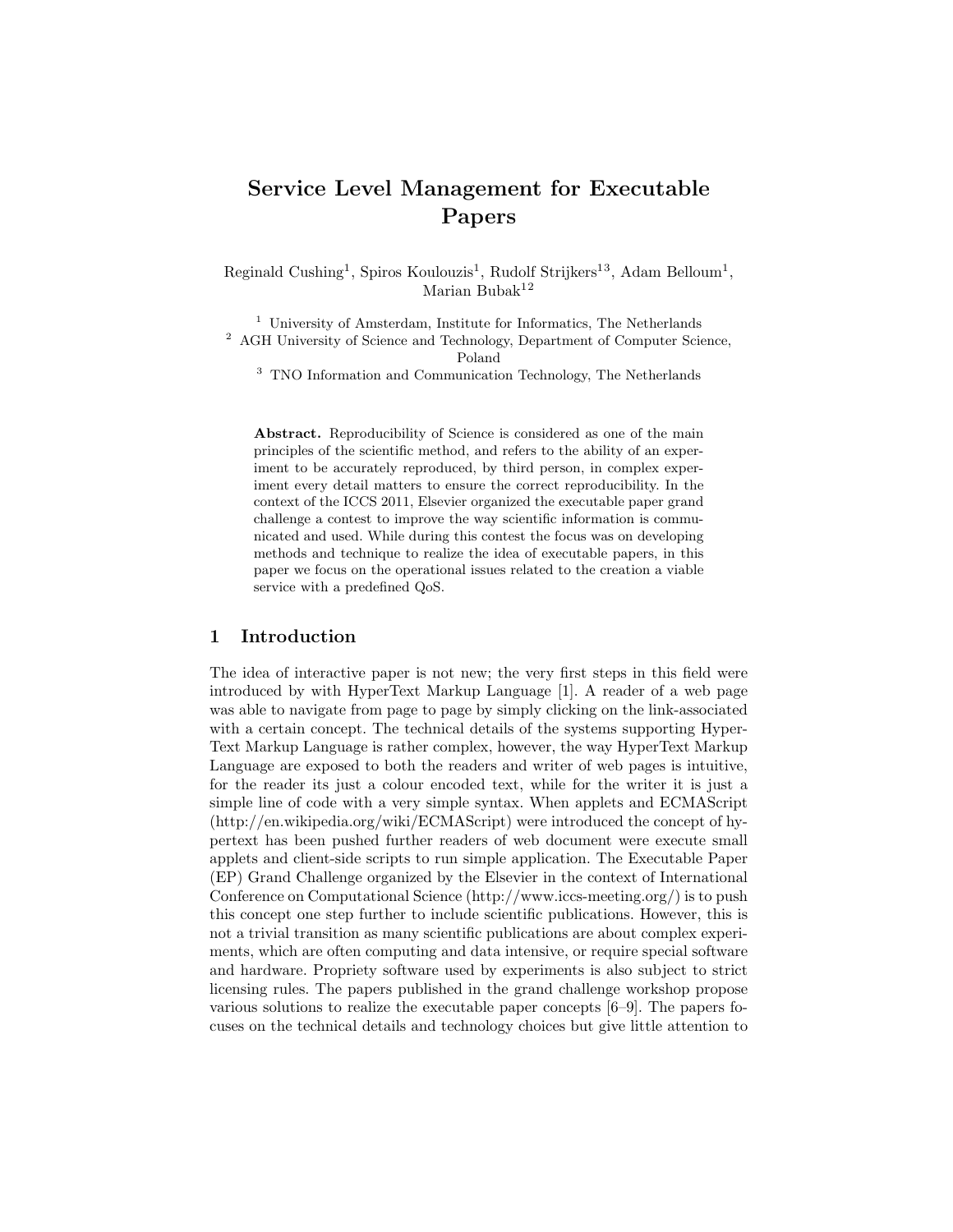the operational aspects associated with the deployment of such a service and what would be the impact on the stakeholders to provide a reliable and scalable service allowing re-execution of published scientific.

The rest of the paper is organized as follows Section 2 describes the executable paper life cycle, Section 3, discussion the exploitation of executable papers, Section 4 describes the implementation of executable paper using Cloud approach, and Section 5 discusses SLM needed achieve a certain QoS.

#### 2 Executable papers lifecycle

The concept of EPs is feasible only if the lifecycle governing this concept is clear and the role of the different actors is well defined through the entire lifecycle of the production of the executable paper. This lifecycle starts from the time authors decide to write the paper, going through the review process, and ending by the publication of the paper. The role of the authors, in the current publication cycle, finishes when the paper is accepted for publication. The publisher is the second actor, as he makes the paper available and accessible to potential readers. The third actor is not directly active in the creation of the paper but still very important as it provides the needed infrastructure to the author to perform the experiment to be included in the paper. The third actor is usually the institution to which the author belongs at the time he is writing his paper. After the publication of the paper, maintaining the infrastructure needed to reproduce scientific experiments is not the primary interest of research institutions. A very important question is then posed, which actor will take the role of providing the needed logistic to keep the EP alive. We believe that the publisher is the only actor that is capable to take over this task. However providing a service that allows a reader to re-run experiments is completely different from providing a service that just give access to a digital version of the paper. In this case the publisher will have to maintain a rather complex computing and storage infrastructure that might be beyond the scope of the publisher actual interests and expertise. Outsourcing this task to a specialized computing service provider might be a possible solution where Service Level Agreements (SLAs) play a vital role in maintaining an EP and re-running experiments in a timely fashion so as to maintain an acceptable reader experience. We will develop further this solution in the rest of the paper.

#### 3 Exploitation of executable papers

Reproducibility of Science is considered as one of the main principles of the scientific method, and refers to the ability of an experiment to be accurately reproduced, by third person, in complex experiment every detail matters to ensure the correct reproducibility. Dissemination of the knowledge contained in scientific paper often requires details that be can hardly described in words and if added to the paper will make the paper more difficult to read.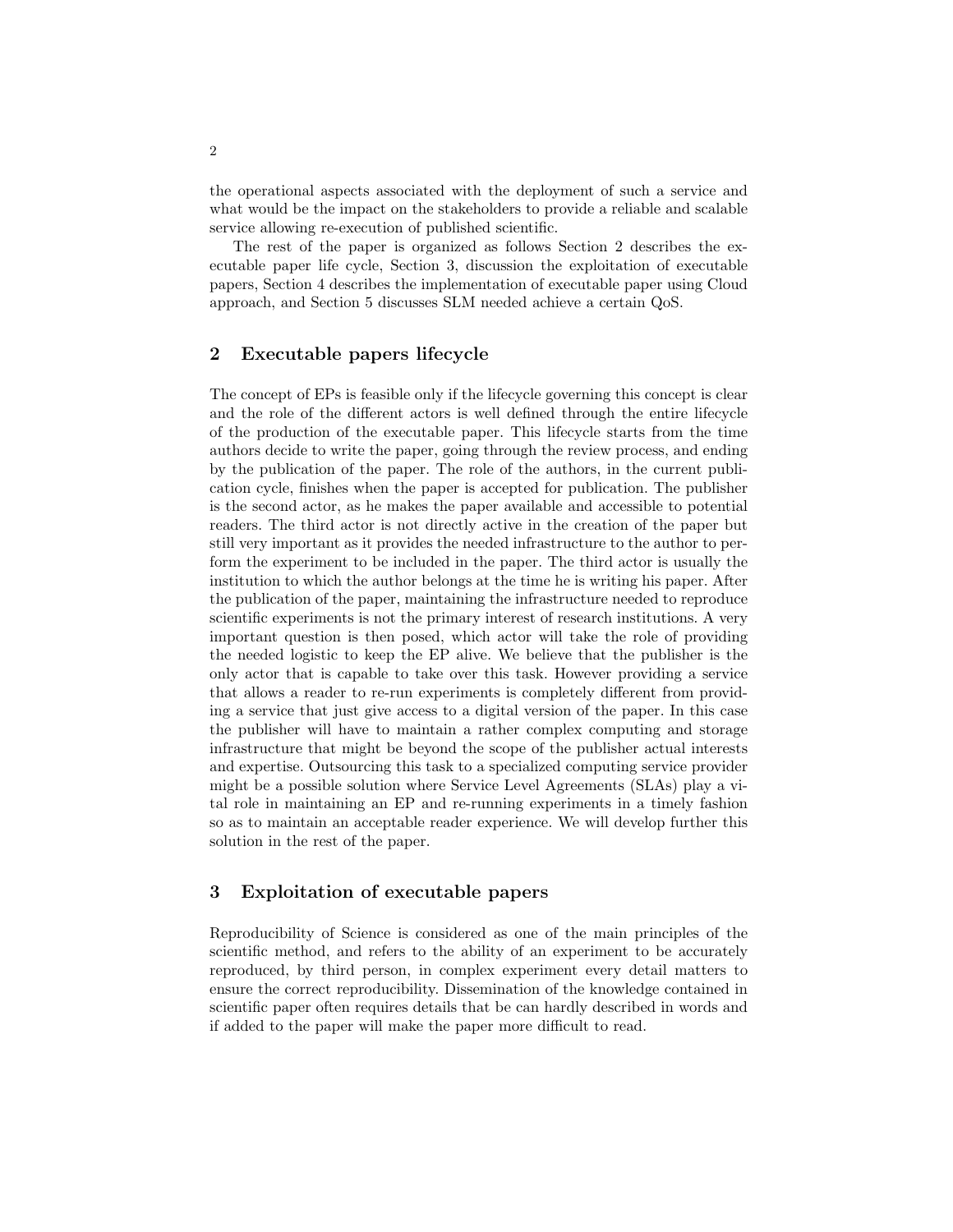

Fig. 1. lifecycle of EP, experiment results trigger the writing of scientific papers, it is thus important that readers of these paper are able to explore and re-execute if needed these experiments.

There are a couple of daily scenarios in science where the concept of executable paper is indeed needed. The first one is the review process of scientific publications, often reviewers selected by conference organizers and publishers to assess the quality of newly submitted papers have to verify the results published. For that, they need to trace back the path to initial data or to verify parameters used in a specific step of the proposed method and in certain cases even re-run part of the experiment.

The second most common scenario in an EP is while scientists are reading the already published paper. Often they are interested in reusing part of the published results whether these results are algorithms, methods or tools. Currently this is done by contacting the authors and try to get the needed information but often the authors are not reachable or their current research topics are different from the one published in the paper.

From these exploration scenarios, we can identify the actors active during the various phases of the lifecycle of the executable paper (Table 1).

With the emergence of reliable virtualization technologies, which are capable of hiding the intricacies of complex infrastructure, publishers can offer more than just a static access to scientific publications [5, 4]. The reader of a published scientific publication should be able to re-execute part of the experiment. Figure 2 illustrates the interactions between various entities in the EP scenario. SLAs between readers and publisher exist which define a certain QoS expected by the reader such as maximum time for re-running experiments. Readers are often affiliated to institutions for which an SLA between the institution and the publisher could exist. The publisher manages a set of SLAs with service providers for outsourcing the re-execution of the experiment. Since experiments vary in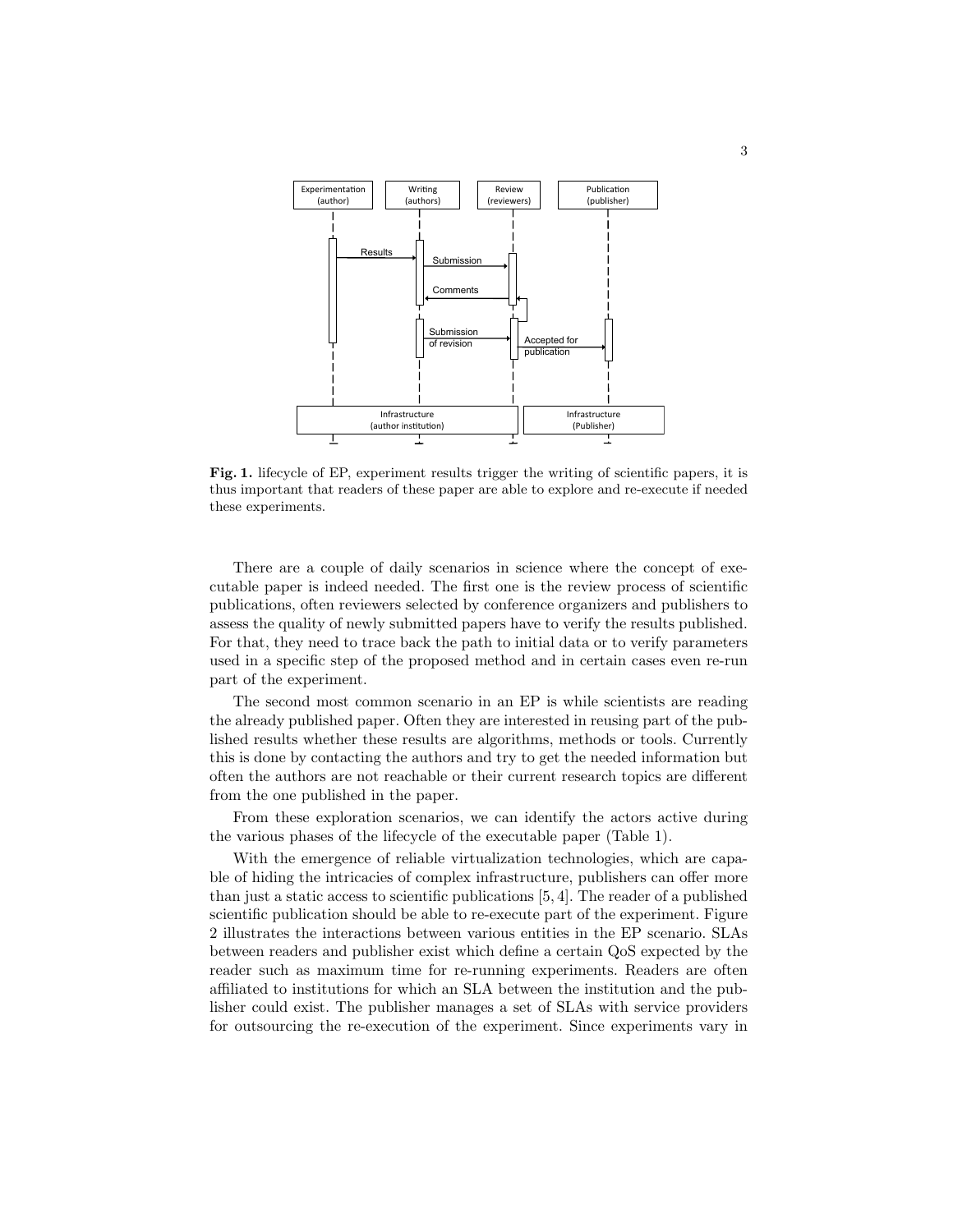

Fig. 2. Interaction of various entities during the lifecycle of an EP. In (1) the author creates an EP, (2) the reviewer reviews the paper and possibly re-run the experiment. (3) A reader that reads the EP after publication and can also re-run the experiment. (4) The publisher that upon request from the reviewer or reader can outsource the execution of the experiment. Depending on the SLA between reviewer, reader and the publisher, the publisher can choose amongst a set of SLA to pick the best service provider which can deliver the QoS requested by the reviewer or reader.

| <b>Table 1.</b> Main Actors involved in the realization and executable paper lifecycle |
|----------------------------------------------------------------------------------------|
|----------------------------------------------------------------------------------------|

| Actor              | Role                                                     | Active in phase             |
|--------------------|----------------------------------------------------------|-----------------------------|
|                    | Actor 1: Scientist author of a scientific<br>publication | experimentation and writing |
| Actor 2: Scientist | provide the computing experimentation                    |                             |
| affiliation        | infrastructure                                           |                             |
|                    | Actor 3: Publisher publishes scientific                  | review and publication      |
|                    | publications                                             |                             |
|                    | Actor 4: Reviewer assess the quality of                  | review                      |
|                    | scientific publications                                  |                             |
|                    | Actor 5: Provider provide the computing publication      |                             |
|                    | infrastructure                                           |                             |
| Actor 6: Scientist | any scientist who want publication                       |                             |
|                    | to re-run experiments (customer)                         |                             |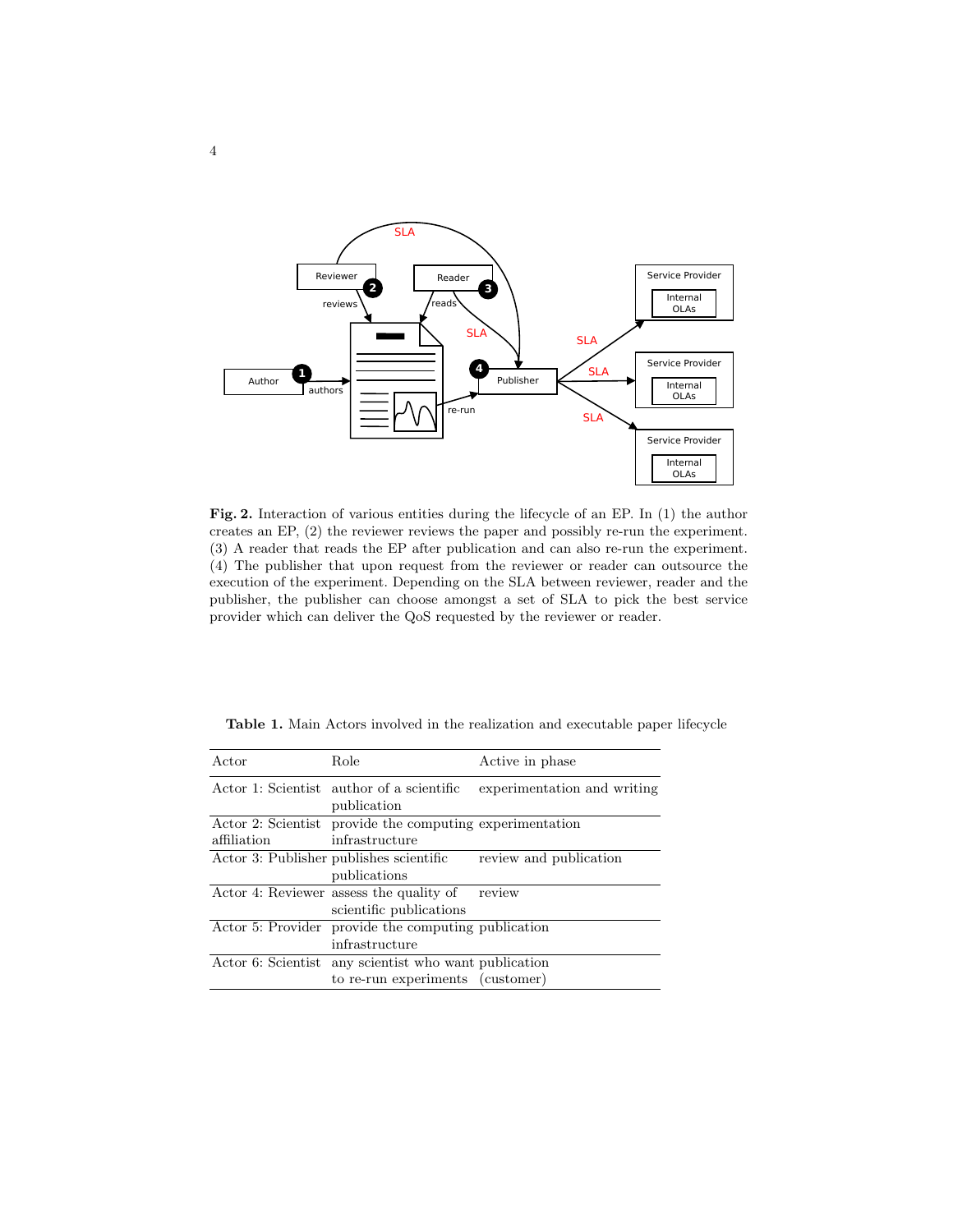complexity, the SLAs would define which provider is capable of executing the experiment within QoS parameters.

### 4 Challenges facing the implementation of executable papers

The implementation of the executable paper concept faces a number of challenging points of different nature: administrative, intellectual property and technical challenges.

- Administrative issues: are related to the role of the actor, which will provide the computing infrastructure to re-run part of the entire experiments. As we have pointed out is section 3, when the paper is published there is no guarantee, that infrastructure used to produce the results is available for re-runs.
- Intellectual property issues: most of scientific experiments are using third party software which is licensed to the institution of the author of the EP at a certain time and under certain conditions, which might change in time. In certain case even the data used in scientific experiment is subject to licensing, and privacy issues.
- Technical issues: are related to the environment in which the experiment has been performed, CPU architecture, operating system, and third party libraries.

The technical issues even if they might be in some case complex are still easier to solve as the virtual machine technology is nowadays able to create self-contained and reliable system platform which supports the execution of a complete operating system. Virtual images can be started on-demand to re-run a certain application, this approach is widely used in Cloud computing [10].

If the virtual machine approach can solve the problems of working environment and library dependencies, it still has some issues with IP issues, Jeff Jones explains in his blog how tracking software assets on virtual images is gaining momentum [2]. Even if it is possible to re-run experiment published in EP, there are still IP issues that need to be solved. Whoever will provide a service able to re-run published scientific experiments, has to acquire licenses for common software in a certain scientific domain that might partially solve the IP problem.

Publishers are the potential actors which are able to provide a service which implements the executable paper concept, using the virtualization technique, they can provide, without having to know the details of a given experiment, which is able re-run published experiment. To implement such a solution, publishers either has to develop in-house the expertise and the infrastructure needed to re-execute EP or to outsource the provisioning of the needed infrastructure to Cloud and Grid providers. Technically Cloud providers such Amazon, Microsoft, Google etc. are able to provide the need infrastructure against a fixed cost [3].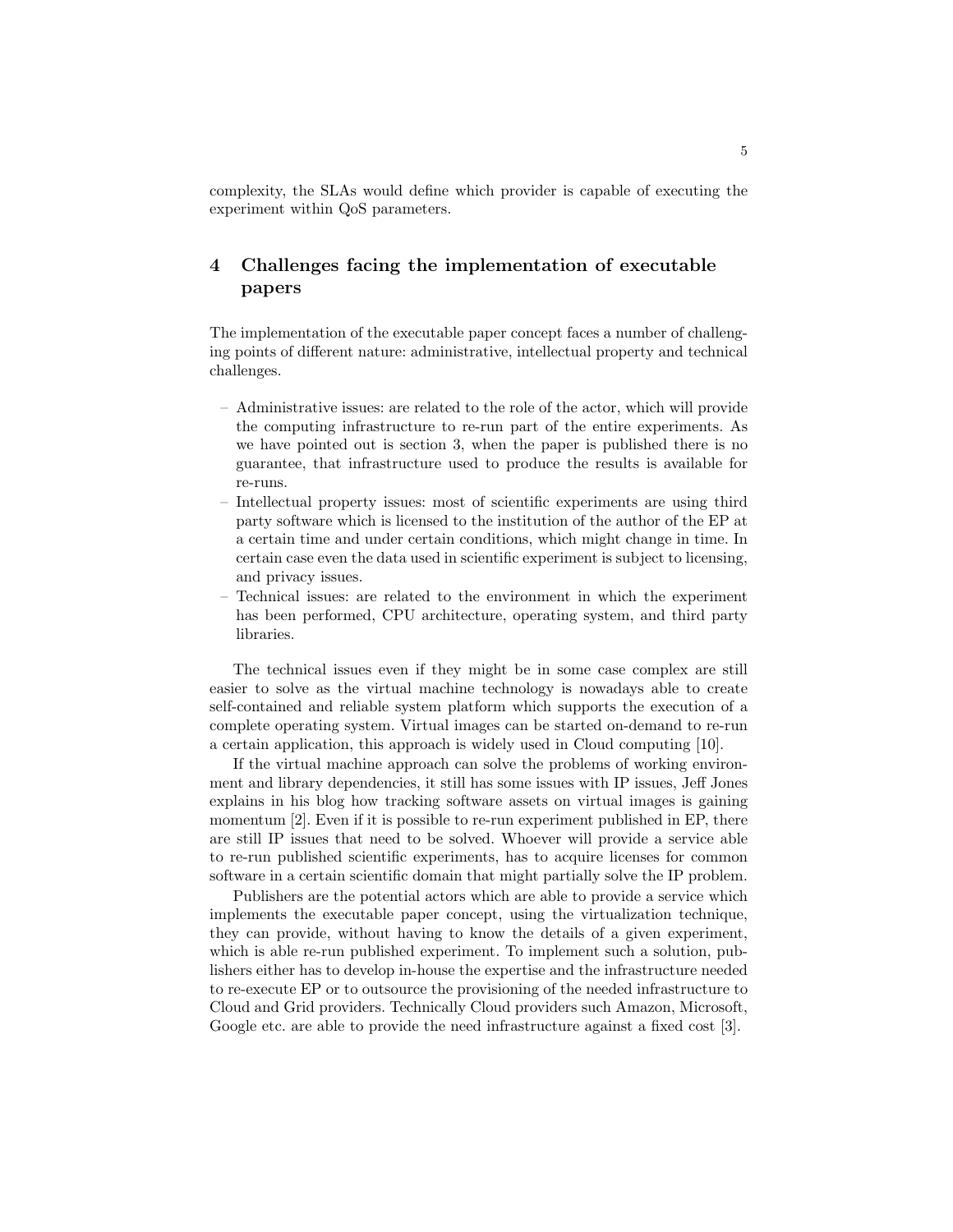#### 5 Discussions

Any solution for the EP has to be intuitive and should not add much further burden on the actors involved in the EP lifecycle. A number of tools and services have to be developed to support all these actors in accomplishing their respective task. From the author point of view, the services needed are: a service for collecting provenance information when he/she is doing the experimentation, a service for creating annotation when writing the paper, and framework to create a virtual image of environment in which the experiment has been performed. From the reviewer point of view services are need to interact with the paper query details when needed, and re-run experiments.

The publisher, as a service provider, will play a key role in the realization of the EP. Currently publishers provide access to scientific papers, such a service has be extended to upload the created virtual images needed to re-run the published experiments.

Because in the proposed approach publishers will outsource the provisioning of the needed infrastructure to an independent service provider, a server level management is needed. In case of EP the usage of the resources may vary a lot from a couple computing nodes to a much more larger infrastructure. Publishers may offer a whole spectrum of EP categories covering a wide spectrum of features from fast and immediate to slow or scheduled at later time. Publisher acts as a composite service provider whereby they integrate externally provided services at run-time into end-to-end composite services.

From the provider point of view (publisher) each service can be provided by different infrastructure provider, in different implementations, and with different functional characteristics. The provider has to determine at runtime, which supplier to use in the composite service and has to manage the service provision in an automated fashion. Assuming the supplier fails under a SLA between the provider and the supplier, a fail-over supplier is provisioned and the execution is re-established automatically.

The SLA between the customer and the provider is fulfilled without the customer being aware of failures and the interaction with other SLAs that exist in the architecture; i.e. that the data, QoS, outage requirements between the customer and the service provider are fulfilled or the SLA consequence occurs. In Table 2, we identify the steps needed to publish the paper or not in an executable form. These steps describe the interaction between two actors: the publisher and the authors. The publisher initiates this use case after the paper has been accepted for publication. Not all papers can be published as executable papers because they are either very expensive to reproduce, need special hardware or software (intellectual property issues), or request access to private data that are not likely to be provided (privacy issues). In Table 3, we identify the steps needed to execute an executable paper. These steps describe the interaction between two actors: the publisher and the provider of the computing infrastructure. This use case is initiated by a scientists who want to re-execute a published experiment.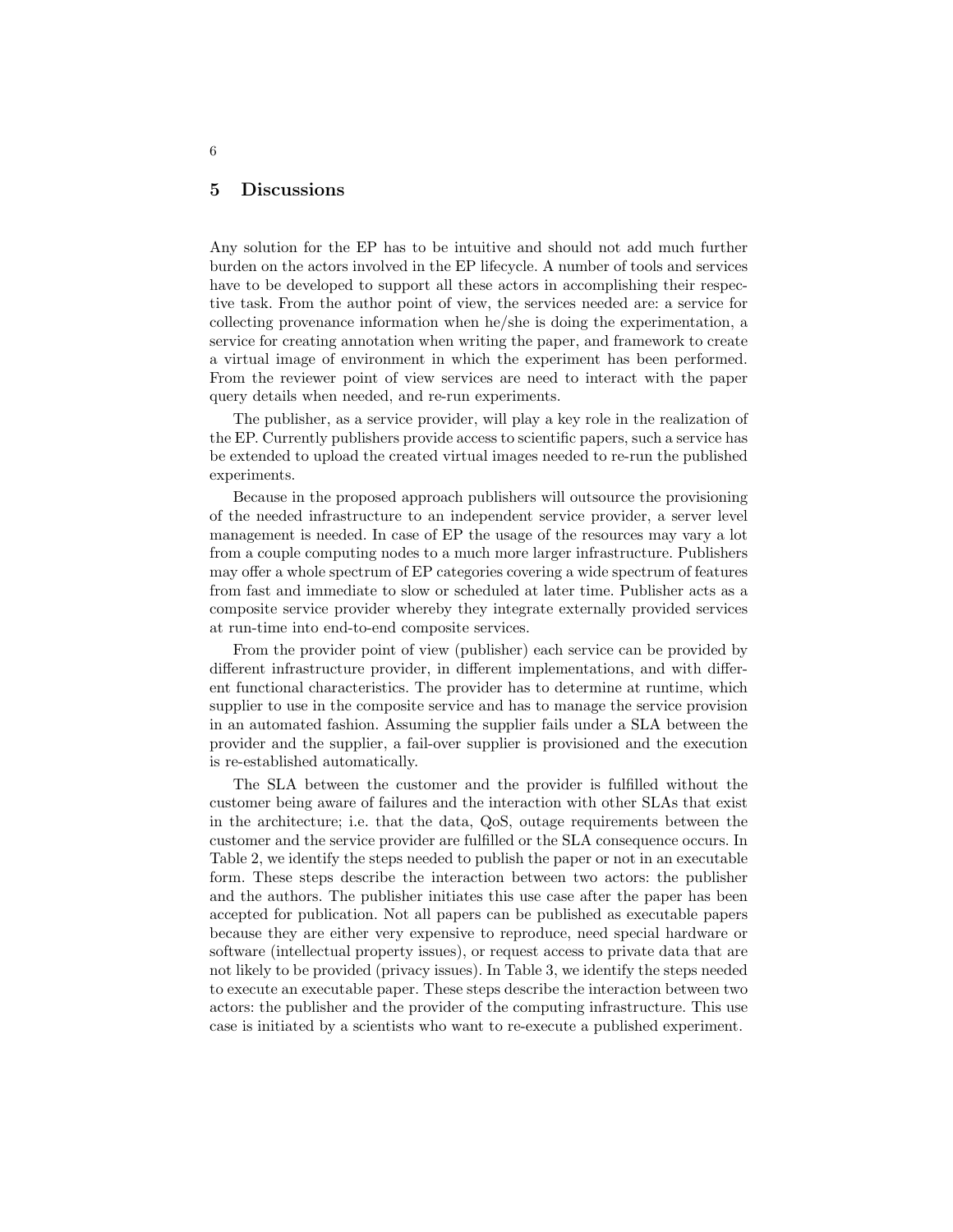Table 2. Executable paper use case steps

| DESCRIPTION Step Action |                             |                                                                                                                               |
|-------------------------|-----------------------------|-------------------------------------------------------------------------------------------------------------------------------|
|                         | 1.                          | Publisher asks the authors to describe the list of requirements<br>needed to reproduce the experiment in term of CPU, memory, |
|                         |                             | input data, software, special device, and list all Intellectual                                                               |
|                         |                             | property issues                                                                                                               |
|                         | $\mathcal{D}_{\mathcal{L}}$ | Publisher decides based on the input received from the author                                                                 |
|                         |                             | either to deliver paper in an executable form or not.                                                                         |
|                         | 3                           | Publisher inform the author that the paper is going to be                                                                     |
|                         |                             | published in executable version, and ask them to prepare the                                                                  |
|                         |                             | virtual Machine                                                                                                               |
|                         | 4                           | The authors generate a Virtual Machine to re-run experiment                                                                   |
|                         |                             | and all the data needed for the re-execution                                                                                  |
| <b>EXTENSIONS</b>       |                             | Step Branching Action: Publisher does not accept to                                                                           |
|                         |                             | publish the paper in an executable form                                                                                       |
|                         | 5                           | Publisher publish the paper is a static form                                                                                  |

Table 3. Executable paper use case steps

| DESCRIPTION Step Action |                |                                                                   |  |  |
|-------------------------|----------------|-------------------------------------------------------------------|--|--|
|                         | 1              | Scientist request to re-executed an experiment published          |  |  |
|                         |                | in an executable paper,                                           |  |  |
|                         | $\overline{2}$ | Publisher offers different ways of re-execution of the experiment |  |  |
|                         |                | fast, immediate, slow, scheduled (each has a given cost)          |  |  |
|                         | 3              | Scientist select one way to re-execute                            |  |  |
|                         | 4              | Publisher contact the infrastructure provider and ask to          |  |  |
|                         |                | run the experiment based on the SLA established between           |  |  |
|                         |                | the publisher and the infrastructure provider                     |  |  |
| <b>EXTENSIONS</b>       |                | Step Branching Action: scientist does not accept to               |  |  |
|                         |                | any of the proposed way for re-execution                          |  |  |
|                         | 5              | Publisher drop a request for execution and close the case         |  |  |
|                         |                |                                                                   |  |  |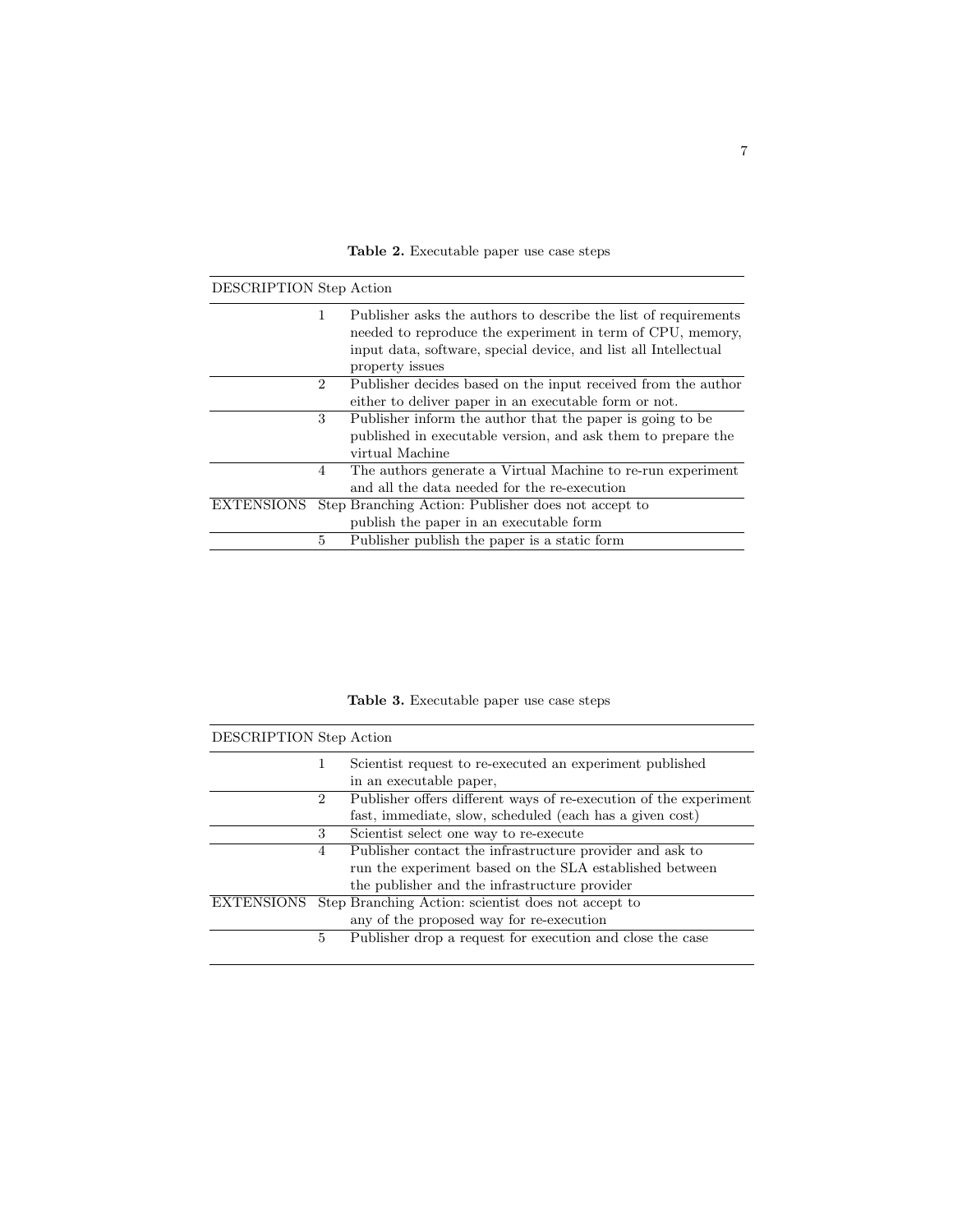#### 6 Conclusion

We have identified a number of challenges facing the implementation of EP concept, we have classified them into three categories: technical, administrative, and intellectual property. In this positioning paper we have described one approach to address the technical challenges and identified the role that each actor involved in the lifecycle of EP. Among other issues we have stressed in this paper, the issue of provisioning the needed infrastructure when the EP is published, and pointed out a technique that can help to solve this problem which is the use of new virtualization techniques to provide a working environment for the published experiments. We discussed the feasibility of this technique and described two scenarios related to the operational aspects associated with the deployment of an executable paper service and the role of each actor throughout the executable paper lifecycle.

We believe that publisher can play a key role in implementing the EP concept, in our proposal the publisher does not have to develop in-house the expertise to maintain the infrastructure needed to re-run published experiments. The publisher can outsource this task a to providers of computing infrastructure like Grid and Cloud providers. In order to achieve a certain QoS of the EP service, the publisher has to have a well established service level management with the infrastructure providers.

However there are open IP questions, which has to be solved. Typically a license is acquired for a single copy of software running on a specific hardware. For a server software like Microsoft Windows Server a license is needed even for each client who uses Microsoft server technology. With IaaS approach it is not easy to track which software is used for what and how many times. This is a main reason why IaaS providers encourage their users to use free open source solutions on cloud resources. In order to give the authors the legal possibility to use proprietary software and tools for their EP a new license strategy which combines the two approaches (IaaS and SaaS) has to be developed.

#### References

- 1. Markup Languages: http://en.wikipedia.org/wiki/Markup language
- 2. Jones, J.: Tracking Software Assets on Virtual Images Gains Momentum for Software Asset Management Professionals. http://blogs.flexerasoftware.com/elo/2010/07/tracking-software-assets-on-virtualimages-gains-momentum-for-software-asset-management-professional.html
- 3. Basant N. S.: Top 10 Cloud Computing Service Providers of 2009. http://www.techno-pulse.com/2009/12/top-cloud-computing-serviceproviders.html
- 4. Hey B.: Cloud Computing. communications of the acm (51), 2008.
- 5. Armbrust et al: A View of Cloud Computing. communications of the acm 4 (53), 2010.
- 6. Strijkers,R.J., Cushing R., Vasyunin D., Belloum A.S.Z., de Laat C., Meijer R.J.: Toward Executable Scientific Publications, In: ICCS 2011, Singapore's Nanyang Technological University, June 1-3 June.

8